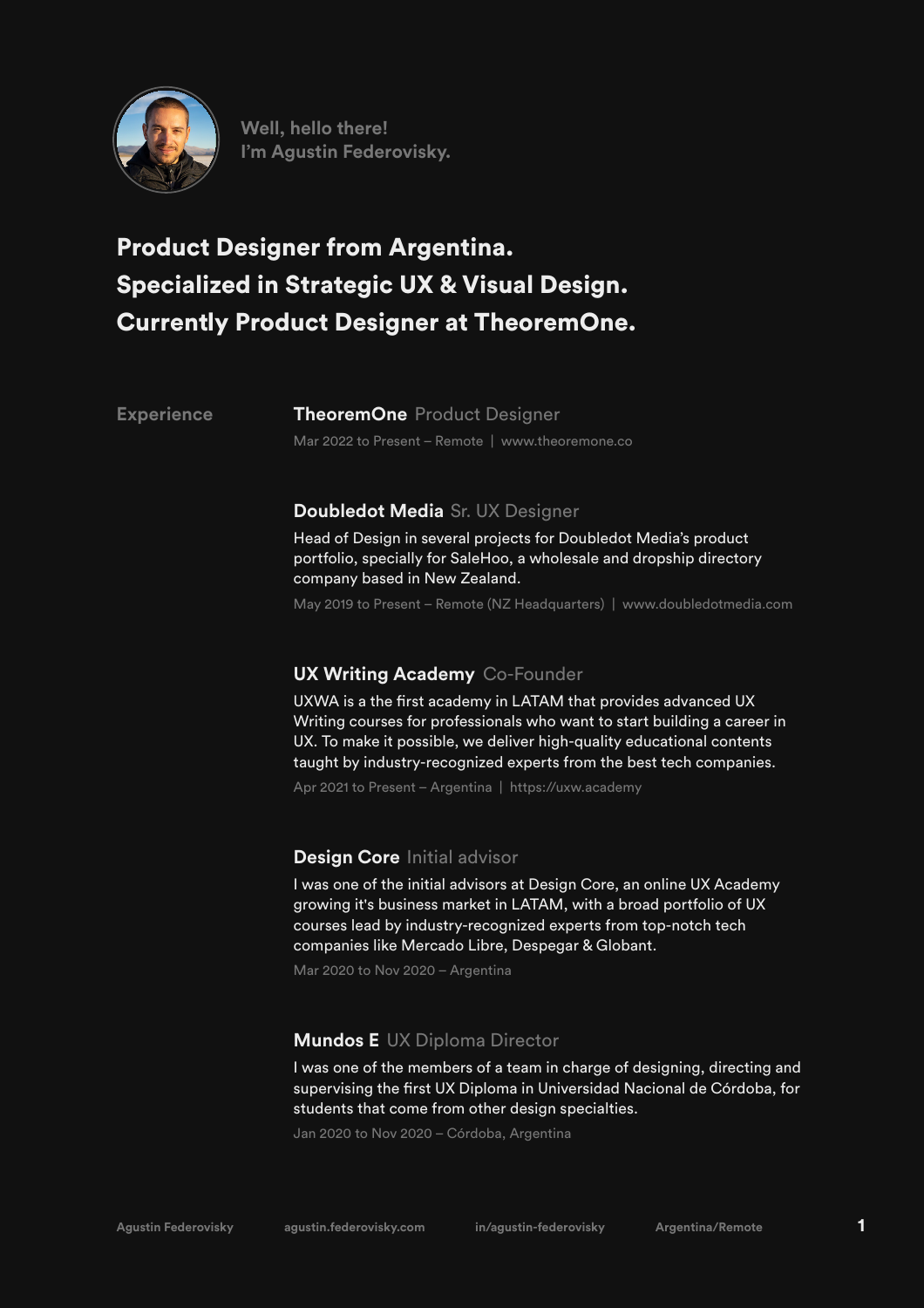#### **Experience Mercado Libre** Ssr. UX Designer

I leaded the UX team for IPPP (Intellectual Property Protection Program), in the process of thinking and designing 360º UX strategies aiming to help members protect their property and copyright rights within Mercado Libre's platform. Among the broad list of associated brands were Nike, Adidas,Dolce & Gabbana, etc.

Jun 2018 to Mar 2020 – Córdoba, Argentina

### Televisión Pública Argentina Freelance Web Designer

Web content and development coordinator for a TV show in one of the largest TV corporations in Argentina. I was involved in both the design process and cut up of 'Ambiente & Medio', the first environmental tv show in the history of the country.

Mar 2017 to Mar 2020 – Argentina

### **A Design** Founder

7+ years of experience working as a freelance designer in my own personal agency, always in the process of creating and managing complex and interesting projects with a strong focus on branding and visual design.

Aug 2012 to Jan 2020 – Argentina

### **Cooking** Freelance Web Designer

On my time working in Cooking, I was in charge of the design and development of web sites produced by the company. During the time, I had the pleasure of working together with a team made up of designers & publicists for the most varied clients from the food industry.

May 2017 to Dec 2018 – Córdoba, Argentina | www.cooking.com.ar

### **Pentamedia** Web Designer

In Pentamedia, my main role as a web designer I was focused on web desktop and mobile apps with an eye on pixel perfect design. Within my tasks, I was involved in the design process from scratch, designing the overall experience and look & feel, involved in the HTML & CSS cut up as well.

Jan 2015 to Jun 2019 – Córdoba, Argentina